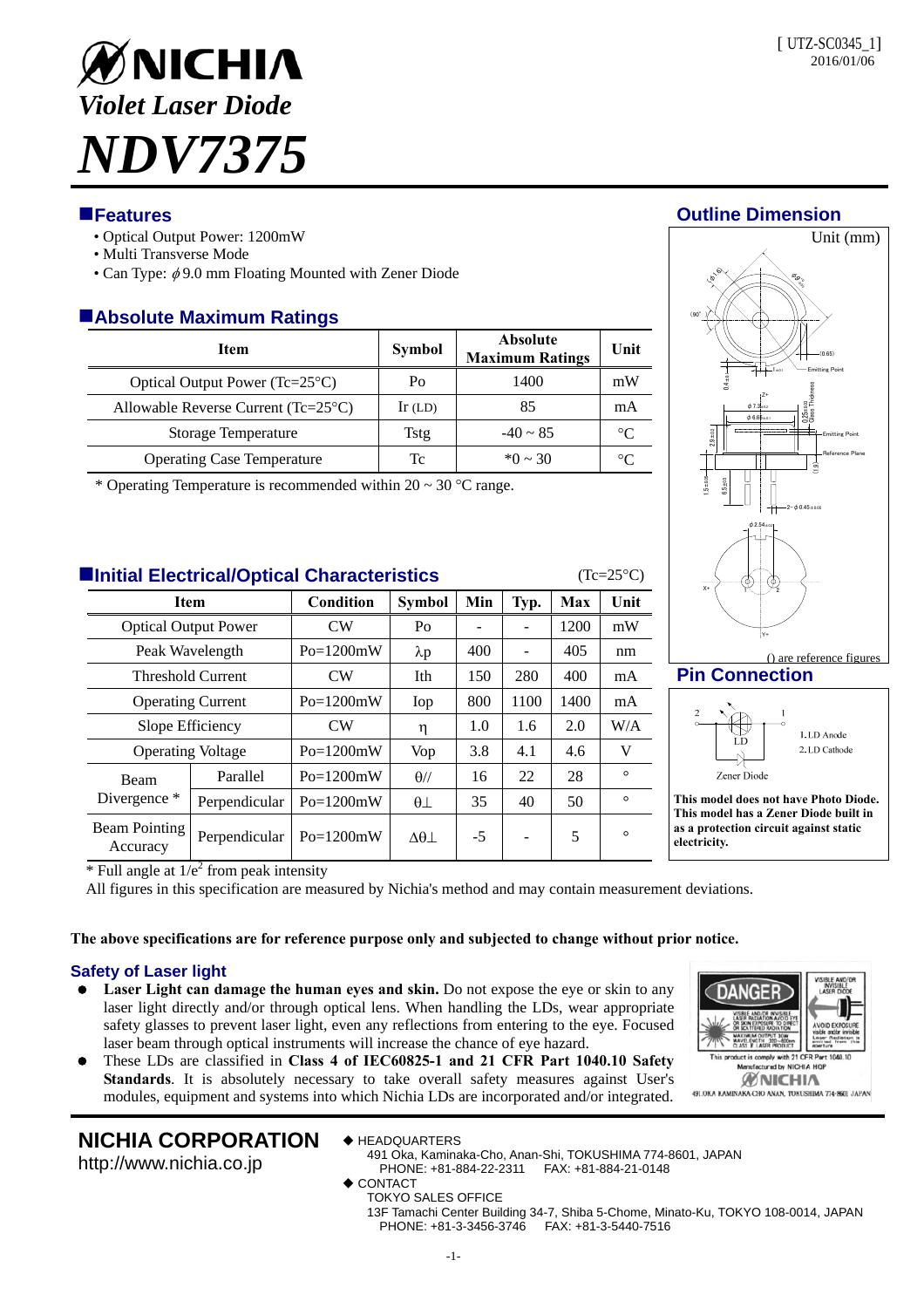

## **Typical Characteristics**